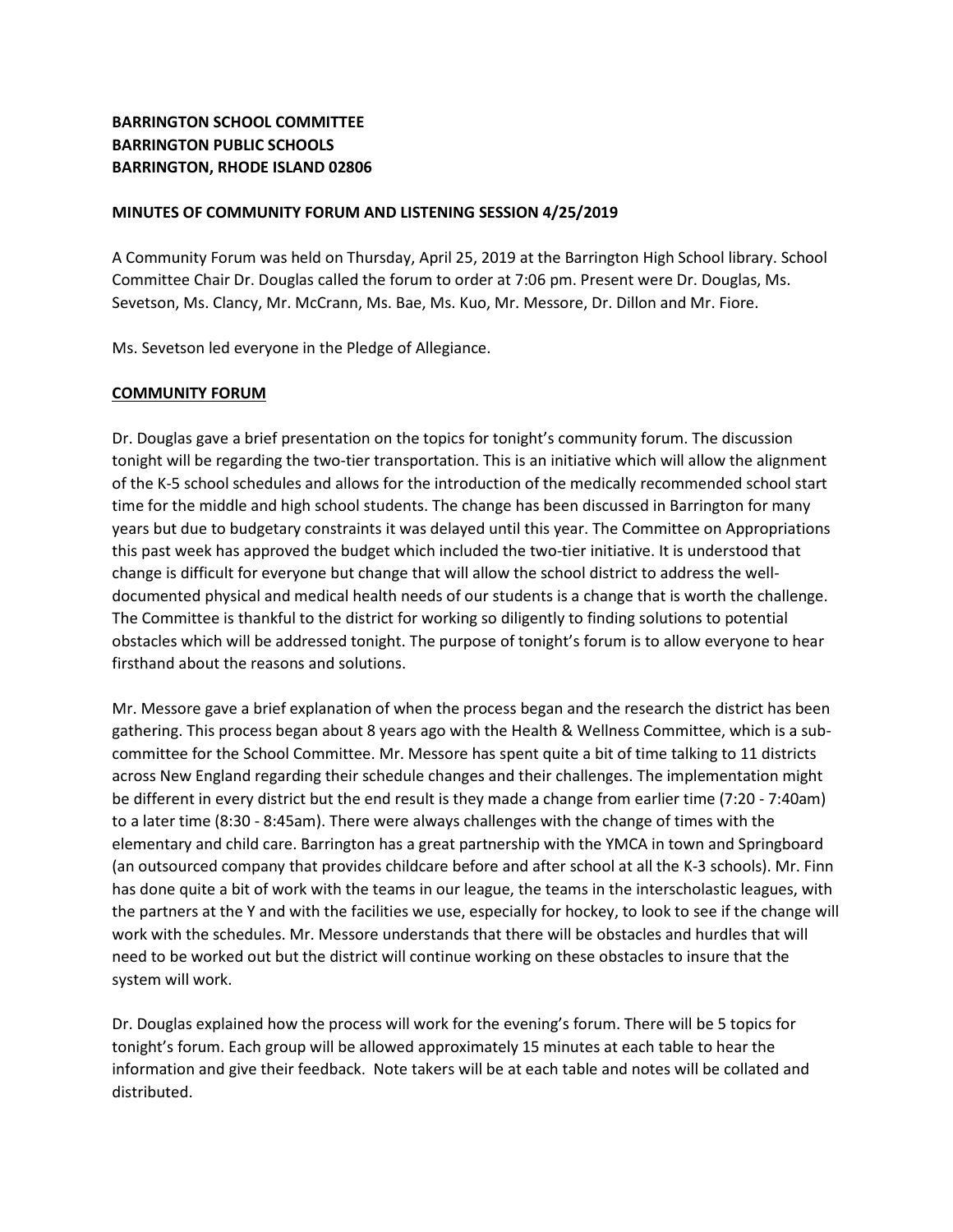Table one – Sleep Research - Dr. Mary Carskadon gave a short presentation Table two – Transportation/Budgetary ROI – Mike Messore and Doug Fiore Table three – Sleep and Mental Health – Dr. Karyn Horowitz Table four – Elementary Collaboration – Paula Dillon and the Elementary Principals Table five – Athletics/Clubs – Joe Hurley and George Finn

Dr. Douglas, noting the late hour due to prolonged sessions at some tables and the departure of many participants, recommended deferring further discussion of the forum contents to the next meeting, with the opportunity for public comment later in the meeting.

## **SUPERINTENDENT REPORT**

## FY20 BUDGET UPDATE

Mr. Fiore stated last night, April 23<sup>rd</sup>, at the Committee on Appropriations (COA) meeting the school's proposed budget was approved. Also, the request for the facilities study was partially restored for \$50,000 as well as an initial investment in the district's Wi-Fi system of \$75,000. The next steps are the Budget Hearing on May 8<sup>th</sup> and the Financial Town meeting set for May 22<sup>nd</sup>. The school department is requesting that the community support the COA's recommendation.

Mr. Messore stated that the Facilities Advisory Committee has been visiting all the schools with the Director of Facilities along with the building principals to look at what are the improvements that have taken place over a number of years with our capital reserve and what are the long term areas that need to be looked at based on the State mandated Jacob study and the Phase 1 and Phase 2 study that the district did when we were going through the bonding process for the new Middle School. The committee will be prioritizing what needs to be done and will be putting together a recommendation to RIDE in order to achieve the grant which will allow the district to do a full facilities study. The state requires a complete facilities study every five years in order to receive 35% reimbursement for Immediate Health & Safety improvements.

## DEVELOPMENT OF THE NEW WEBSITE

Mr. Messore stated that the district was able to reallocate some of the funds that were in place for communication in order to develop a new website at a very cost effective approach. Dr. Dillon and Mr. Burrows have begun to work with a company to revamp our website.

Dr. Dillon explained the company that the district will be using to revamp the website is Apptegy. Apptegy has a program within their design program called Thrillshare. Apptegy is the only company that has this feature. Thrillshare creates an app out of the website that someone can choose to download to your cell phone. The app provides you with the most essential information that you would want on a regular basis. It also has a feature for mass notifications.

## **SCHOOL COMMITTEE BUSINESS**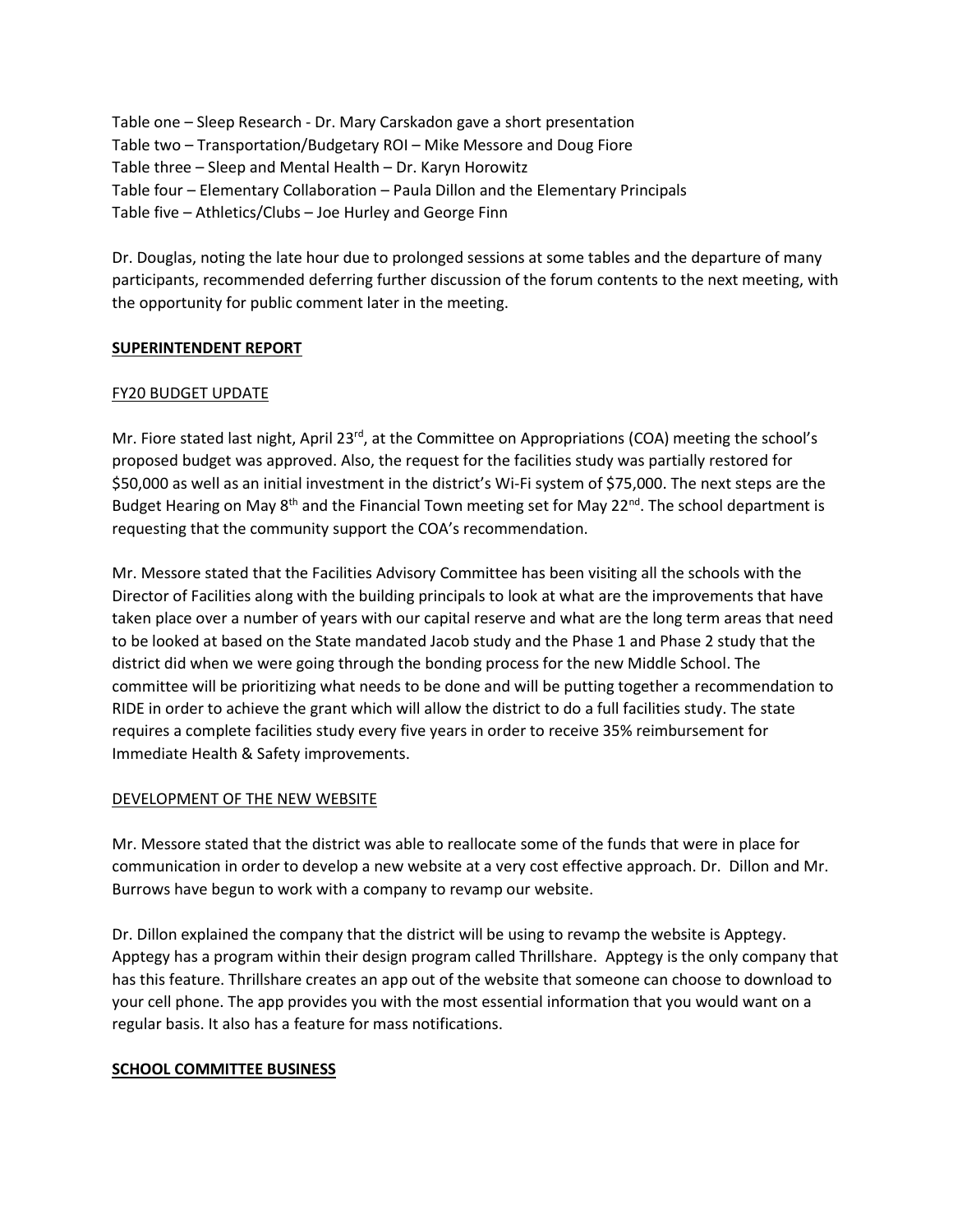## Ad Hoc Advisory Athletic Field Committee membership and charge

Ms. Bae read the charge of the Athletic Field Advisory Committee. The school district members of the Committee are Gina Bae, Anna Clancy, David Caldarella, Skip Learned - Director of Facilities, George Finn - Director of Athletics and Student Activity, Tess Gagliano - student, Donald Denham - soccer coach, and Michael Messore - Superintendent of Schools. A discussion ensued among the School Committee members on whether the employees of the school should be non-voting members. There was also discussion around whether the High School student and soccer coach would also be non-voting members. The thought was that there are students on other advisory committees and that they should be allowed to vote.

**Ms. Sevetson made a motion that the members of the AD Hoc advisory committee who are employees of the district be non-voting members with the exception of Mr. Denham. Mr. McCrann seconded the motion. Motion passed 4 to 1 with Dr. Douglas voting against the motion.**

**Ms. Sevetson made a motion to postpone the discussion on Community communication regarding Health & Wellness Advisory Committee with recommendation regarding Nutritional Guidelines. Ms. Clancy seconded the motion. Motion passed 5-0.**

#### PUBLIC COMMENT

Mr. Bill Barrass, 14 Peck Avenue. As a coach of the High School Indoor Track & Field, he has concerns over practice times. Mr. Barrass also expressed concerns that if there is a motion to remove money from the budget that it doesn't affect the teaching staff or the students programs.

John Palmieri, 17 Doane Road expressed his concern that the School Committee is not listening to the community members of the Town.

CJ Hilty, 14 Wildflower Road reiterated concerns regarding student privacy rights with regards to security cameras and content filtering on 1:1 devices.

#### DISCUSSION ITEMS

Mr. Messore stated that Kristen Matthes will give her report and summarize the topics from the consultant. In the fall, Mr. Messore would like to bring this back to the Committee with an in-depth presentation from the consultant.

Discussion points for the next meeting are library specialist, transportation update, sleep education and district communication policy.

**Ms. Sevetson moved and Ms. Clancy seconded to adjourn the Business meeting at 10:07 p.m. and to convene in Executive Session pursuant to Rhode Island General Laws 42-46-5 (a) (2) for Sessions pertaining to collective bargaining with National Education Association Barrington (NEAB) and United**